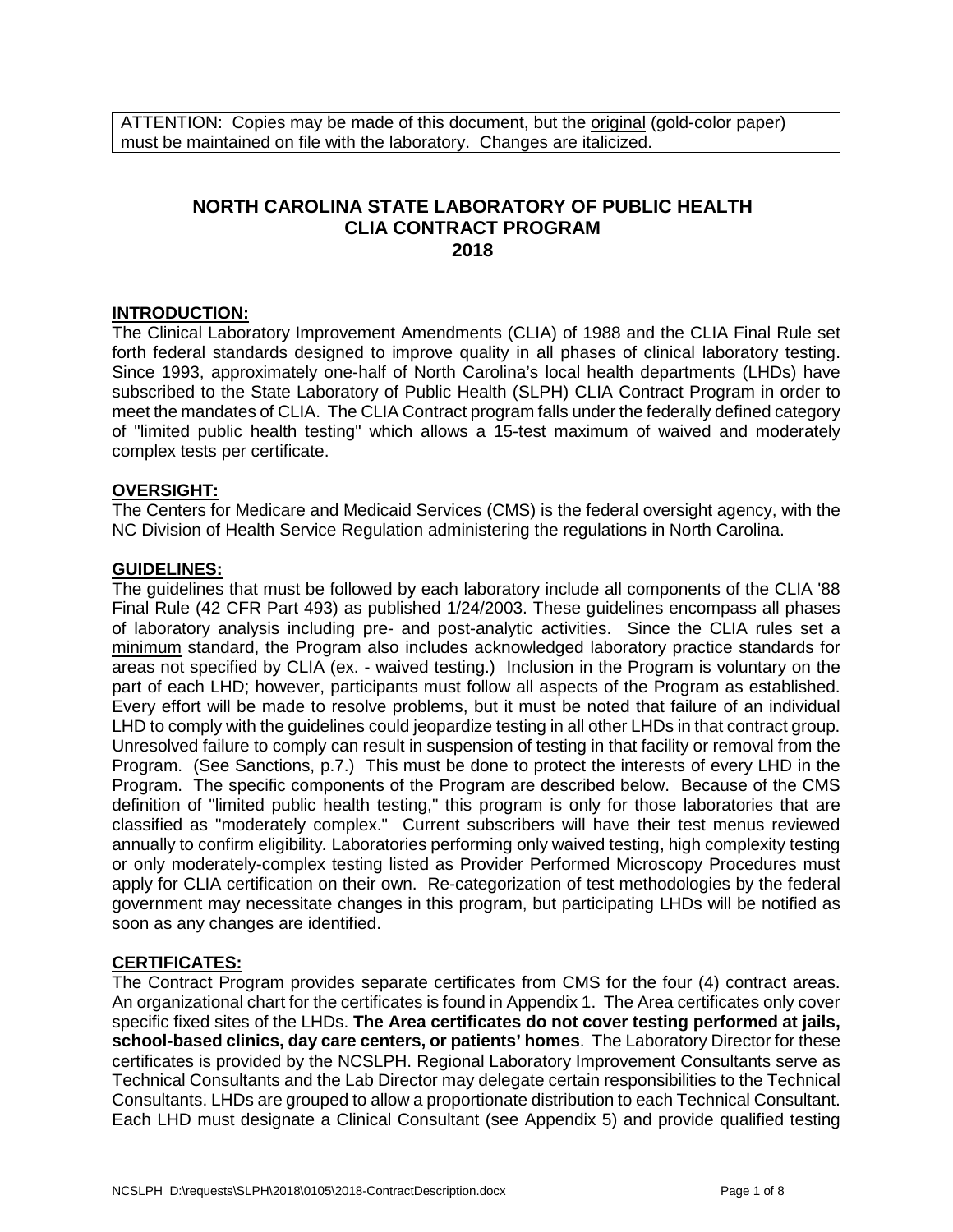## personnel (refer to Appendix 7).

The 15-test menu for each contract area is determined by the Laboratory Director based on state program requirements and local needs assessment. Test menus vary slightly from area to area. LHDs must abide by the test menu for their contract area. Individual laboratories may not make changes to the test menu, methods, kits, or procedures without prior approval of the Laboratory Director or designee.

To maintain these certificates, documentation must be provided to the Laboratory Director or his/her designee annually, **and as changes occur**. The annual deadline for submission is January 31. The required documentation includes:

- 1. Current name and address of all laboratory testing sites for the facility,
- 2. List of all laboratory tests performed at any of those sites, along with test methodology, quality control products and CPT codes used,
- 3. List of testing personnel and assigned tests for each facility,
- 4. Name of the Clinical Consultant for each facility,
- 5. Annual report of test totals for each on-site test performed,
- 6. Continuing education documentation for all testing personnel.

#### **Immediate notification to the Technical Consultant is required when changes occur in items 1-4.**

## **STANDARDIZATION OF LABORATORY SERVICES:**

Once a LHD joins a contract area, all LHDs in that group are dependent on each other, to a certain extent, to maintain uniform standards of quality. For this reason, the Program requires participating LHDs to do certain things in a standardized way. Included are:

- A. **Quality Assessment** In the CLIA Final Rule published January 24, 2003, Quality Assurance was renamed Quality Assessment to more clearly reflect the activities performed. QA encompasses all analytic as well as pre- and post-analytic activities that are meant to assess the quality of results and reporting. The laboratory must establish and maintain a written QA plan that provides an on-going mechanism for monitoring and assessing laboratory activities. LHDs with an agency QA team must include laboratory personnel on that team, and if there is no team already in place, the LHD laboratory must establish its own. The laboratory must document assessment activities and review the effectiveness of any corrective action instituted. All items listed under STANDARDIZATION OF LABORATORY SERVICES are components of QA, and the laboratory must monitor each one of these systems at least once per year using the Laboratory Quality Systems Assessment (QSA) Checklist (Appendix 11) provided. **Failure to complete the Checklist will negatively impact the Accreditation/Reaccreditation status report for the laboratory**. The QA Team must meet at least annually and at a minimum review the QSA checklist summaries, all QA studies, yearly competency assessment results, yearly proficiency testing results, if applicable, and any recurring item(s) documented on the Problem Log.
- B. **Policy Manual** Individual written laboratory policies must be developed and kept current. They must be signed by the Laboratory Director (or designee) when they are implemented and at the time of any change in the policy. Examples are: policies for unsatisfactory specimens, medical alert (panic) values, specimens referred to other laboratories for testing, general reporting procedures, record retention schedules*,* and a test systems backup plan, should a kit or instrument become inoperable. The policy manual must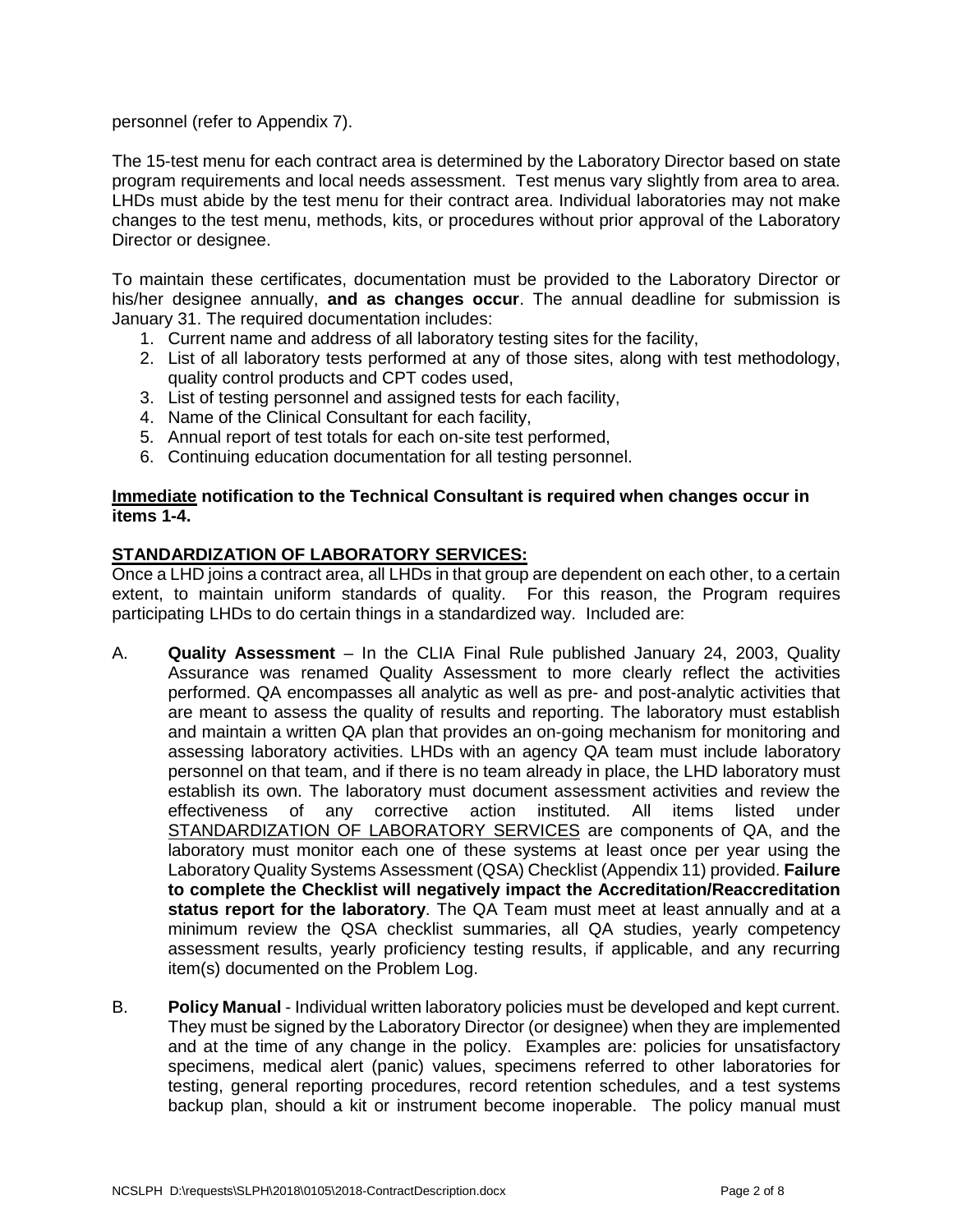include the statement "All functions of this laboratory are regulated by CLIA '88 and are to be authorized by the Laboratory Director of record or his/her designee." Testing performed under standing orders for programs and/or clinics must be stated in a nursing policy and readily available to laboratory personnel. The location of these standing orders should be stated in the laboratory policy manual. No testing may be performed on verbal orders. Normal and panic values must be annually reviewed, approved and signed by the Clinical Consultant. Testing personnel will document policy manual review on an annual basis. Discontinued policies will be retained in a separate section of the manual or in lab files for a minimum of two years, with the date of discontinuance noted.

- C. **Technical Procedure Manual** A comprehensive and up-to-date procedure manual must be available to and followed by all testing personnel to ensure reliable and reproducible performance among individuals. Procedures for specimen collection and each test performed must be typewritten and follow an approved guideline for technical procedure manuals established by the Clinical and Laboratory Standards Institute, CLSI (formerly NCCLS; document GP2 or QMS02) and kept in a 3-ring binder. A copy of the approved guideline used will be kept in each LHD lab. **Note: An electronic backup for all laboratory procedures is strongly recommended.** The laboratory must have approval from the Technical Consultant before changing any test method. Procedures for new tests or test methods and major revisions of an existing procedure must be in writing and approved by the Laboratory Director prior to use for patient analysis. Testing personnel must document procedure manual review on an annual basis. Discontinued procedures shall be retained in a separate section of the manual or in lab files for a minimum of two years, with the date of discontinuance noted.
- D. **Blood Specimen Collection –** Written blood collection procedures must be based upon, and in agreement with, the most current CLSI standards, including H3-A6*,* Procedures for the Collection of Diagnostic Blood Specimens by Venipuncture; and H4-A6, Procedures and Devices for the Collection of Diagnostic Capillary Blood Specimens.
	- 1. LHDs must purchase and have available in the lab an approved phlebotomy reference that reflects the current standards. Alternatively, LHDs may purchase the two CLSI standards (H3 and H4) referenced.
	- 2. For the safety of their patients, facilities must ensure the availability of phlebotomy chairs for blood collection activities. Chairs should have a safety device to protect against falling in the event a patient becomes faint. It is strongly recommended that the facility's blood collection area occupy a separate space from specimen processing and/or laboratory testing areas.
	- 3. Each LHD bears ultimate responsibility for the training, competency and supervision of LHD personnel performing blood specimen collection. To assure proper oversight, the LHD must designate at least one individual to serve as the site's phlebotomy coordinator. Individual requirements include documentation of a one-year minimum of phlebotomy experience and successful demonstration of basic theoretical knowledge of phlebotomy through a written test provided by the Technical Consultant. Meeting these requirements qualifies the individual to serve as phlebotomy coordinator. Responsibilities include a written phlebotomy competency assessment plan which includes conducting and documenting periodic evaluations of all LHD personnel assigned blood collection duties.
- E. **Safety**  As defined in the CLIA Final Rule, Sub Part J Facility Administration for Nonwaived Testing, 42 CFR 493.1101, LHDs bear responsibility for compliance with all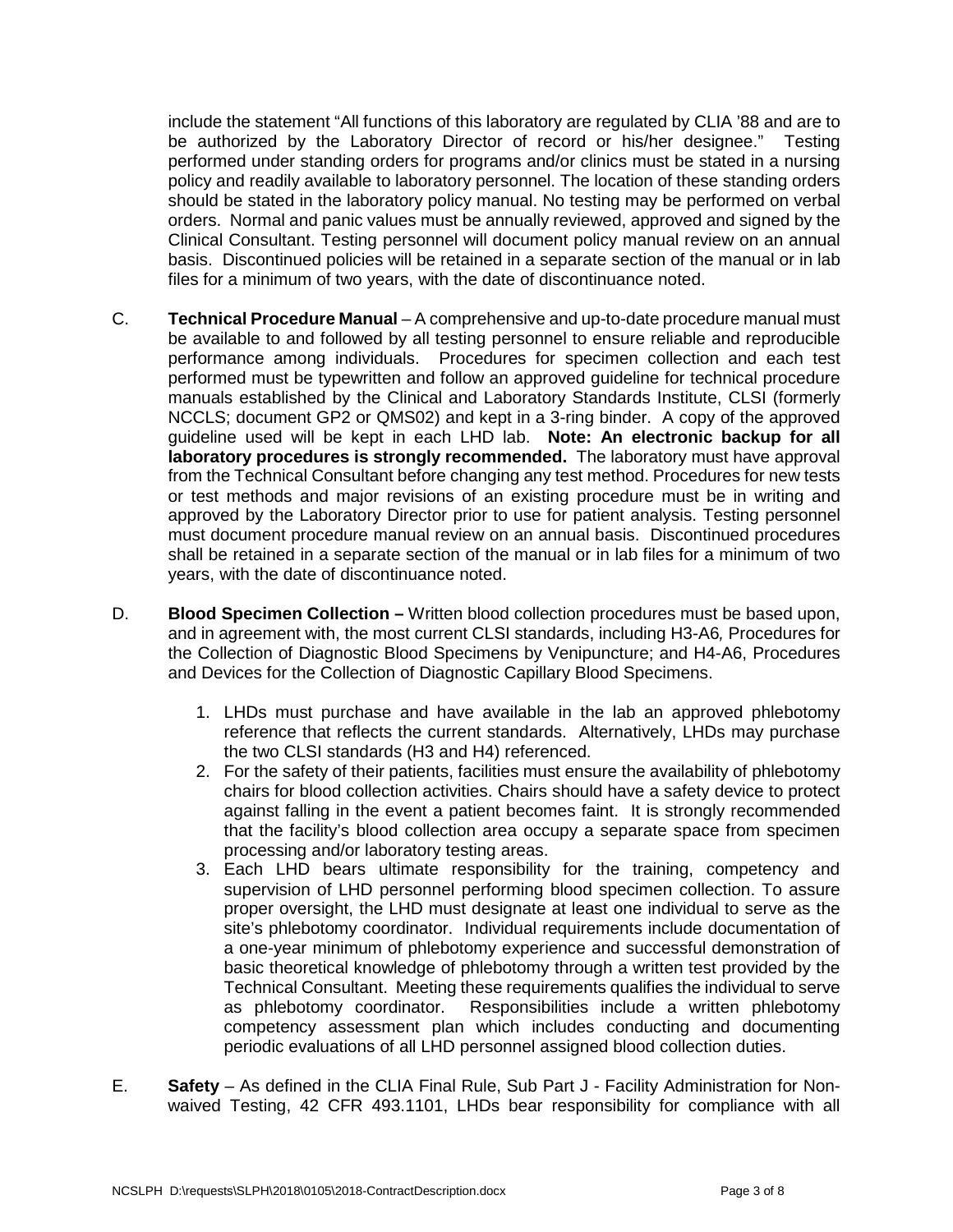applicable Federal, State and local requirements concerning laboratory safety. LHDs must ensure that adequate safety precautions are in place to provide protection from laboratory hazards. This includes compliance with the Occupational Safety and Health Administration (OSHA) Bloodborne Pathogens Standard, 29 CFR 1910.1030. Facilities are strongly encouraged to ensure compliance with the most current CLSI safety guideline, GP17-A3, Clinical Laboratory Safety; Approved Guideline-Third Edition. In regards to the proper packaging and shipping of specimens, applicable regulations include the U.S. Department of Transportation, 49 CFR Parts 171–178; the Centers for Disease Control and Prevention, 42 CFR Parts 72 –73; and the U.S. Postal Service, 39 CFR Part 111 and related documents.

F. **Quality Control (QC)** - For non-waived laboratories, QC requirements are defined in the CLIA regulations. For each procedure, the Program has established the number of levels of control material that must be used and the frequency (see Appendix 10). A facility under the contract cannot decide to eliminate QC because of cost. Responsibilities of the LHD for QC will include purchase of appropriate QC materials, designation of personnel to review and monitor QC, daily use of Levy-Jennings charts, and a policy for reporting outof-range patient values and medical alert (panic) values.

## **QC requirements:**

- The laboratory must perform and document quality control.
- Acceptable ranges for control products must be verified prior to use.
- Corrective action must be taken and documented when QC failures occur.
- QC results must be within acceptable limits prior to performing patient testing.
- Quality control and calibration data, including manufacturers' assay sheets with expected ranges, must be retained a minimum of two years.
- Quality control records, as established for each certificate and facility, must be available to the Technical Consultant for review.
- Laboratory environmental conditions that could affect reagent storage and test system operation must be monitored and documented.
	- 1. Facility requirements:
		- o Room temperature check must be performed daily.
		- o Humidity check, as required, must be performed daily.
	- 2. Equipment Data on instruments and equipment must be recorded and retained according to CLIA regulations. This data includes preventive maintenance, equipment logs and charts, function checks, and facility monitoring.
		- o For qualified analyzers, calibration and calibration verification must be performed according to the manufacturer's directions or at least every six months. All calibration activities must be documented.
		- o Each laboratory must have a preventive maintenance schedule for all instruments, refrigerators, incubators, centrifuges, and other lab equipment that is currently being used for testing.
		- o All maintenance and function checks must be performed as scheduled and documented.
		- o All appropriate temperature checks must be performed daily.
		- $\circ$  Instrument printouts must be kept for at least two years.<br> $\circ$  For laboratories that perform the same test using differ
		- For laboratories that perform the same test using different methodologies or instruments, or perform the same test at multiple sites, the lab must have a system that twice a year evaluates and defines the relationship between test results using the different methodologies, instruments, or testing sites.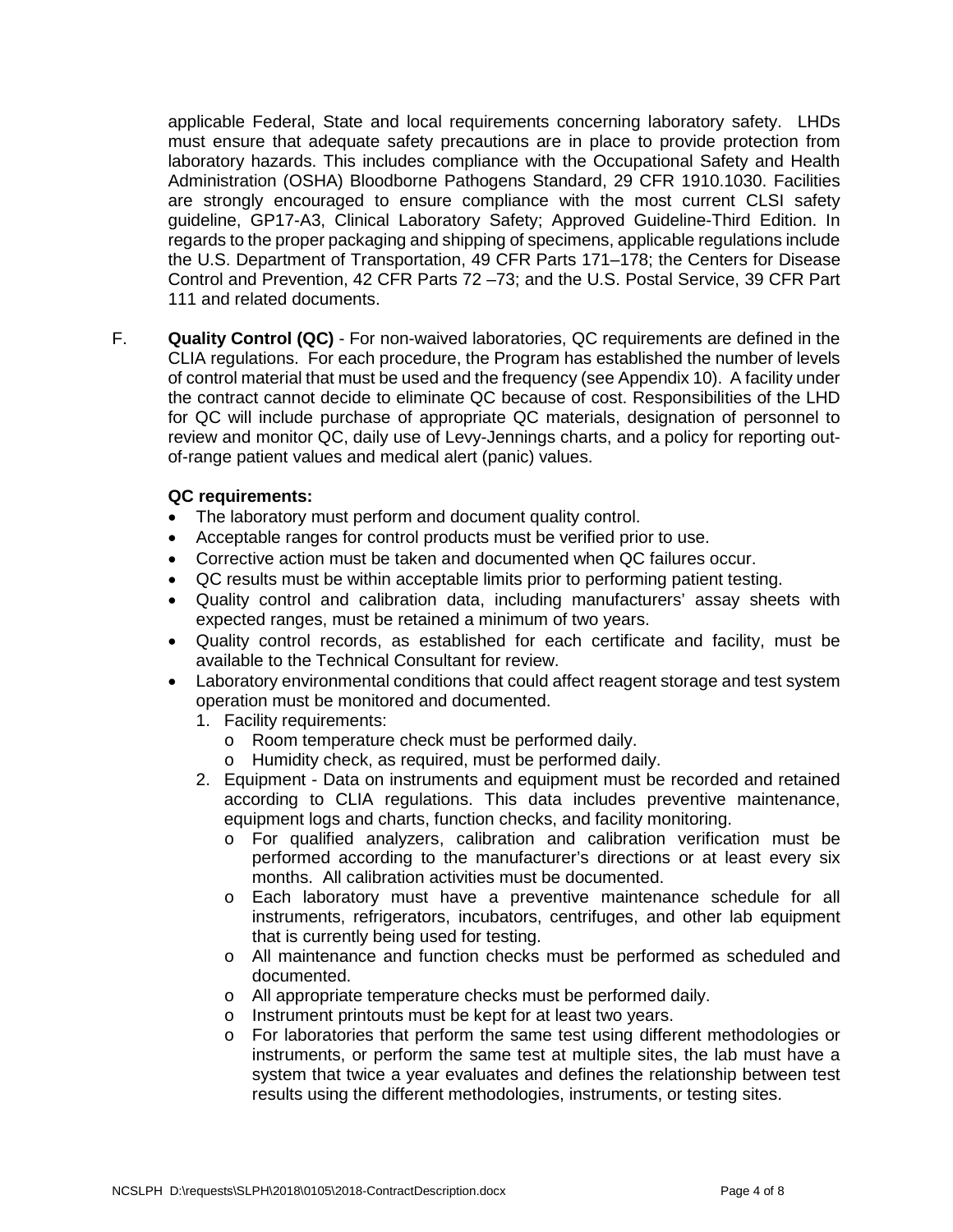- G. **Proficiency Testing (PT)** Each contract area must perform testing on unknown samples provided by a CMS-approved agency for each non-waived test on the certificate. CLIA regulations mandate the frequency and number of challenges required for each test each calendar year. LHDs are selected from each contract area to perform this mandated PT on behalf of all the other participating LHDs in that area. All counties on each certificate are eligible to be selected to perform PT. If a designated LHD fails PT for an analyte, specialty, or subspecialty, testing at all sites on that certificate would be affected. (Example: Designated LHD fails syphilis PT two out of three challenges. Syphilis testing may be suspended at all sites on that certificate.)
- H. **Patient Test Management** The laboratory must ensure confidentiality and compliance with the Health Insurance Portability and Accountability Act of 1996 (HIPAA) in regards to patient information throughout all phases of the total testing process that is under the laboratory's control. Contract laboratories are required to use a requisition system or lab information system for reporting patient results. **Transition to any computerized laboratory information management system must include thorough documentation of system validation and approval by the Laboratory Director (or designee).** The test report must bear the facility name and street address. All parts of the system, whether paper or electronic, must meet CLIA regulations and are subject to the review and approval of the Technical Consultant. The laboratory must employ and maintain a system that provides for appropriate patient preparation, proper specimen collection and processing, with **accurate and retrievable result reporting**. This system must ensure optimum specimen integrity and identification throughout the entire process. The laboratory must document all results of intermediate testing. Instrument printouts must have a patient ID that is traceable to the log and/or report. The laboratory must maintain a record of referred testing.
- I. **Testing Personnel**  Per federal regulations, each individual may perform only those tests that are authorized by the Laboratory Director. The laboratory must first complete a separate Testing Personnel Record (see Appendix 8) for each individual. Individual training records for those tests assigned must also be kept on file by the laboratory and are subject to review by the Laboratory Director or designee prior to approval. To obtain authorization to conduct testing, the Laboratory Director (or designee) must document his/her approval of the completed Testing Personnel Record prior to the individual reporting patient test results. LHDs must assure sufficient laboratory coverage by authorized testing personnel (see Appendix 3) during all hours of operation. In instances of laboratory personnel shortages, an acceptable contingency plan must be implemented by the LHD and immediately communicated to the Technical Consultant or Laboratory Director. Failure to provide sufficient staffing of authorized testing personnel negatively impacts laboratory operations and may result in a LHD's removal from the program.

All position/job descriptions must be current for each lab position (< five years). **The Technical Consultant must be notified immediately regarding a change in laboratory manager** and within 10 working days regarding any other change in testing personnel or Clinical Consultant.

**The Technical Consultant must review and approve the application and/or qualifications of prospective new laboratory personnel prior to an offer of hire being extended.**

**1**. **Qualifications** - CLIA has set forth the minimum qualifications for testing personnel.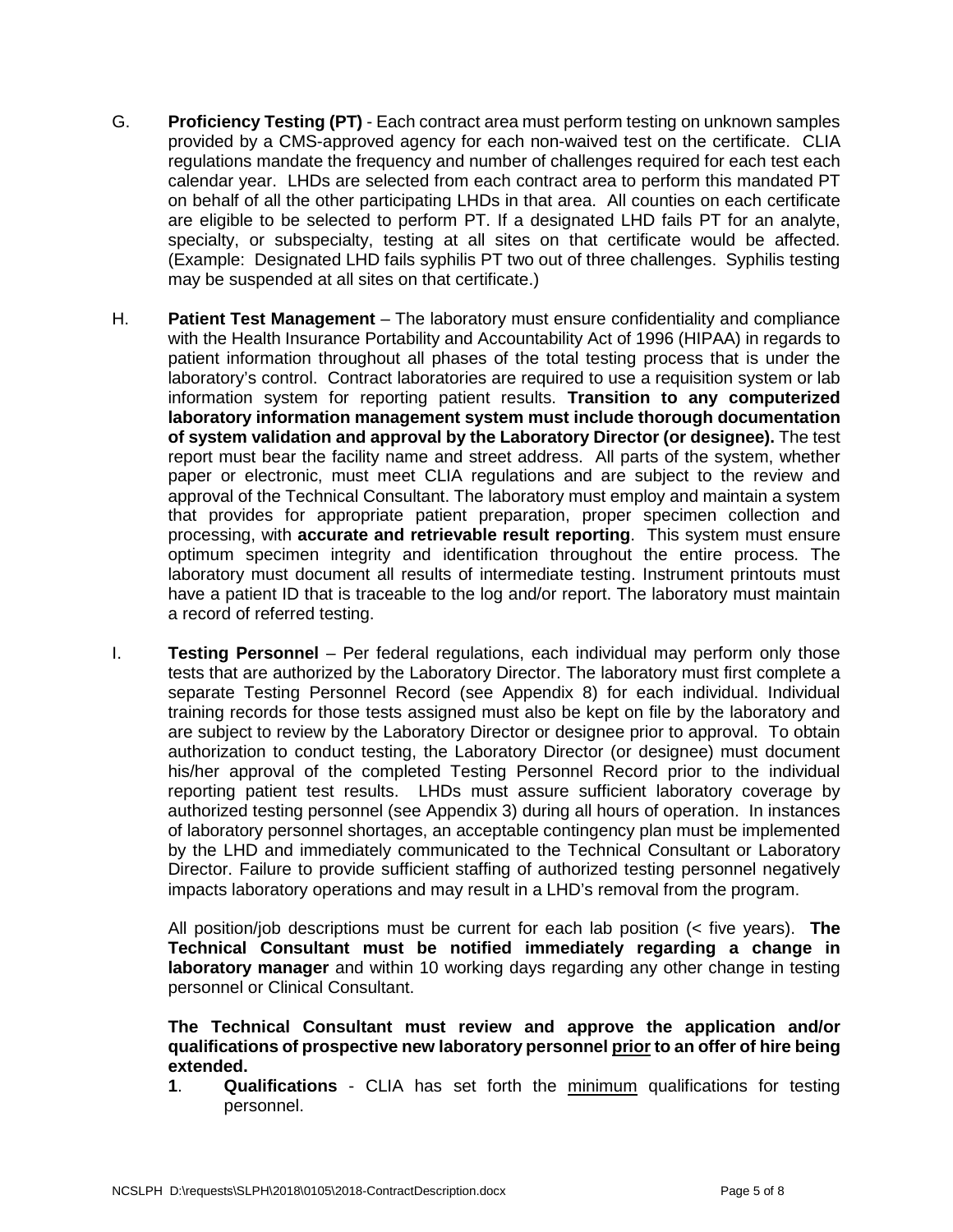- a) Those performing only waived tests must:
	- provide proof of education (high school diploma, GED or higher),
	- document that they have read all the procedures and manufacturers' instructions associated with the tests, and
	- document successful testing of QC materials and previously analyzed patient samples.
- b) Those performing non-waived tests, in addition to the requirements listed above for waived testing personnel, may be required to attend specific training workshops and mentoring sessions at other facilities.
- c) Each LHD must designate a "laboratory manager." This is the primary liaison between the LHD lab and the Technical Consultant, and is most often the person in the LHD who can best perform the administrative laboratory functions. In the event of a vacancy in the laboratory manager position, a qualified replacement must be named within 10 working days, or the vacancy must be advertised with necessary qualifications within 10 working days. Because of the technical nature of these functions, it is highly recommended that the laboratory manager have a minimum of an associate degree in medical laboratory technology and two years of experience, or a bachelor degree in medical technology and one year of experience (see Appendix 6).
- **2**. **Continuing Education (CE)** Persons assigned to perform waived testing only must obtain at least three (3.0) contact hours of lab-related continuing education per calendar year. Persons performing non-waived testing must have six (6.0) contact hours of lab-related continuing education per calendar year. Persons performing only one non-waived test (i.e., wet mount examinations) and no waived tests must have four (4.0) contact hours of lab-related continuing education per calendar year. The main focus of the CE events must be laboratory testing or management, but annual on-site safety updates may be included, up to two (2.0) hours per year. The SLPH provides several opportunities for no-cost or low-cost CE every year. If a non-lab continuing education program has a clinical laboratory component, a detailed agenda of the program must be sent to the Technical Consultant for review and possible inclusion in the acceptable category. Testing personnel CE documentation for each calendar year must be sent to the Technical Consultant by January 31 of the following year (see Appendix 9).
- **3. Maintaining Proficient Status** Individuals who perform laboratory testing infrequently will lose proficiency, so LHDs are strongly encouraged to limit the number of people assigned to perform a given test. Once a person is assigned to perform a test, he/she must perform the test at least once per quarter or be dropped from doing that test. If an individual is performing a test only once per month or less, he/she must perform and document QC for that test each day he/she conducts testing. This policy applies to every test assigned.
- **4. Competency Assessment**  A component of the Contract Program is the Competency Assessment (CA) Program for the ongoing evaluation of testing personnel as mandated by CLIA. The CA Program provides photos and unknown samples for evaluation by qualifying testing personnel. The CA Program conducts two (2) challenges per calendar year for each moderately-complex test included on the Area test menu. All personnel who perform non-waived testing must be assessed annually.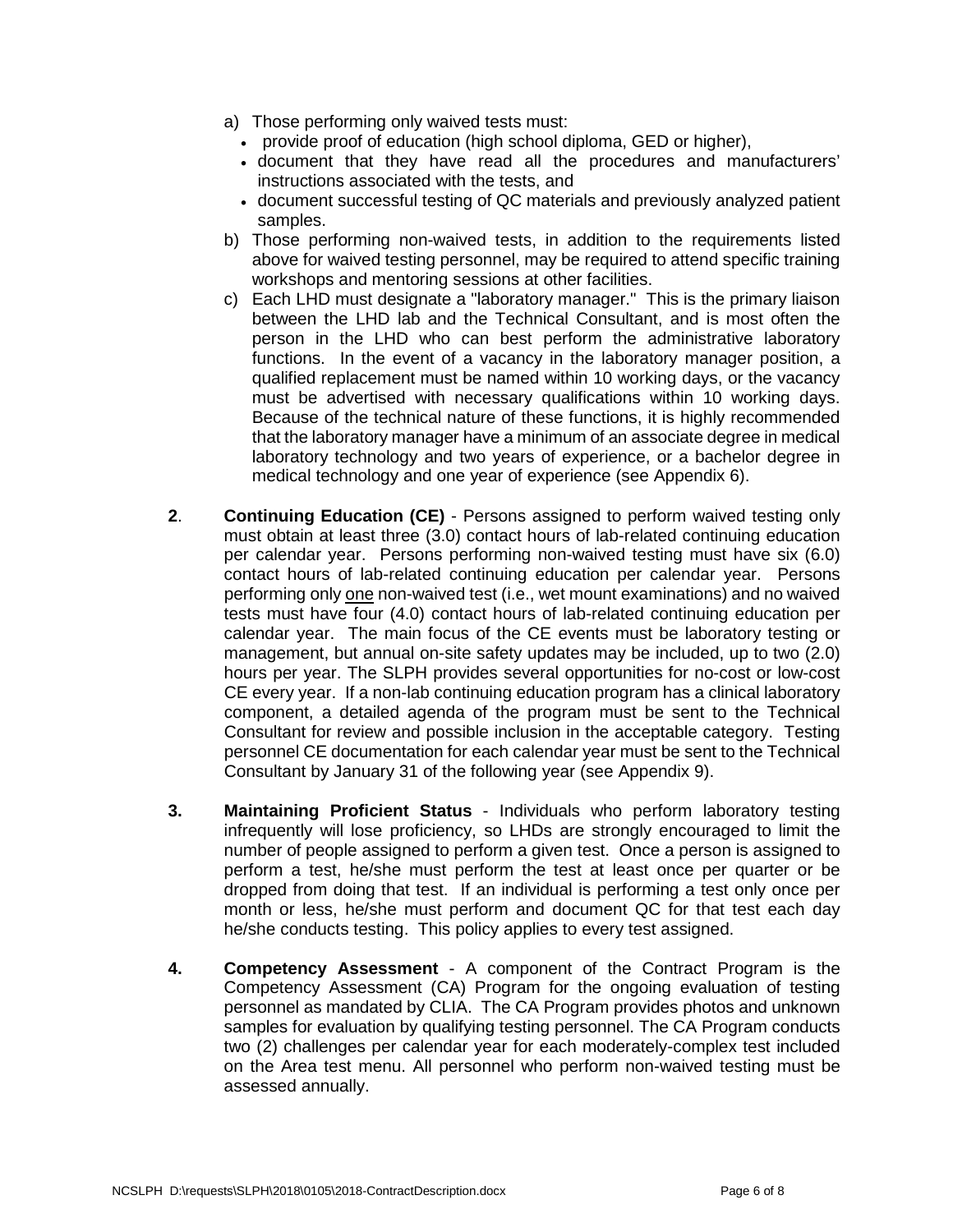Competency assessment also encompasses the following:

- Direct observation of all phases of testing;
- Monitoring recording and reporting processes;
- Review of intermediate test results or worksheets, QC records, PT records, and preventive maintenance records;
- Direct observation of instrument maintenance and function checks:
- Assessment of test performance through previously analyzed specimens, blind samples, and external PT;
- Evaluation of problem solving skills.

Testing personnel must demonstrate successful performance on CA challenges to continue testing. Failure to do so indicates the need for retraining or other followup. Testing personnel who repeatedly fail to properly perform critical tasks will *not be allowed* to perform that particular test.

## **SANCTIONS:**

The sanction process is necessary to protect the mutual interests of all LHDs within a contract area from potential decertification due to one lab's failure to comply. The Technical Consultant will notify the Laboratory Director when there is a repeated failure to correct a noted deficiency or when a time-critical activity or situation is discovered that could place a contract area's certification in jeopardy. Initiation of a sanction will be at the discretion of the Laboratory Director.

## **NOTE: Any laboratory receiving three (3) sanctions within a two-year period will be automatically removed from the NCSLPH CLIA Contract Program.**

Reasons for the issuance of a sanction include, but are not limited to, the following:

- Failure to provide an adequate number of qualified testing personnel*.*
- Repeated failure to address a noted deficiency.
- Allowing unauthorized personnel to perform testing.
- Performing a procedure not on the 15-test menu.
- Failure to retrain personnel after unsuccessful PT or technical competency assessment. (Retraining must be at the earliest possible course and the individual may be required to stop testing until training is completed.)
- Failure to send appropriate representative(s) to a mandatory meeting.
- Failure to submit required documentation.
- Falsifying documentation of any kind, including test results.
- Failure to perform, document and/or monitor required quality control.
- Using expired reagents or supplies.
- Three (3) occurrences of a LHD failing to ensure all qualified testers submit competency assessment results*.*

#### **REFERENCES:**

- Centers for Medicare & Medicaid Services. Medicare, Medicaid, and CLIA Programs; Laboratory Requirements Relating to Quality Systems and Certain Personnel Qualifications: Final Rule (42 CFR Part 493, et al.). Federal Register; January 24, 2003.
- CLSI. Laboratory Documents: Development and Control; Approved Guideline GP2-A5, Wayne, PA; 2006.
- CLSI. Managing and Validating Laboratory Information Systems; Approved Guideline Auto08- A, Wayne, PA; 2006.